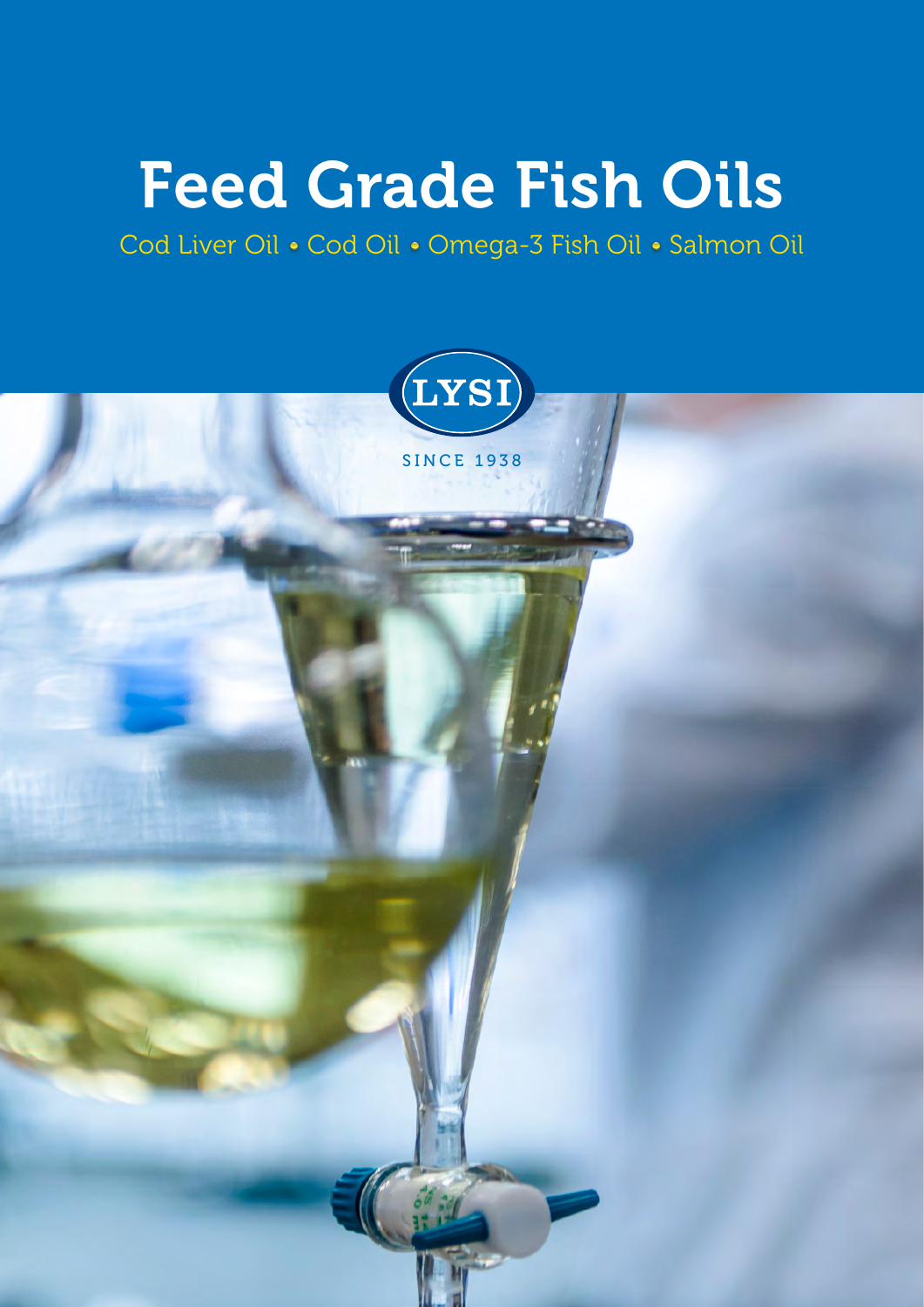

Established in 1938, LYSI hf. is one of the world's largest producers of marine oils for human consumption and an original pioneer of fish oil production. Today, LYSI maintains its position as a leader fuelled by expertise in manufacturing high-demand fish oil products from both Icelandic fish stocks and imported crude fish oils from other parts of the world.

Although fish oil for human consumption is the main focus LYSI also offers a range of feed grade fish oils of high quality.

### Natural Quality Products

The emphasis is on marine fish oils in their original form. Our products comply with all EU regulations for feed application. They meet official regulatory standards with regards to environmental contaminants, and are free of genetically modified materials (GMO).

Our certified quality system meets the requirements of ISO 9001, GMP/API and BRC Global Standard for Food Safety.

LYSI collection system for cod livers is very efficient, and there is a strong emphasis on maintaining effective sourcing connections and relations with crude oil suppliers. LYSI runs its own primary rendering plant for cod liver from wild Atlantic cod. The products are delivered in variable package sizes: 22 kg buckets, 55 & 190 kg drums, 900 kg IBCs, 21.000 kg tank containers and in 20.000 kg flexitanks. Batch sizes normally range from 2–65 metric tons; however standard products can be made available in smaller batches if required.



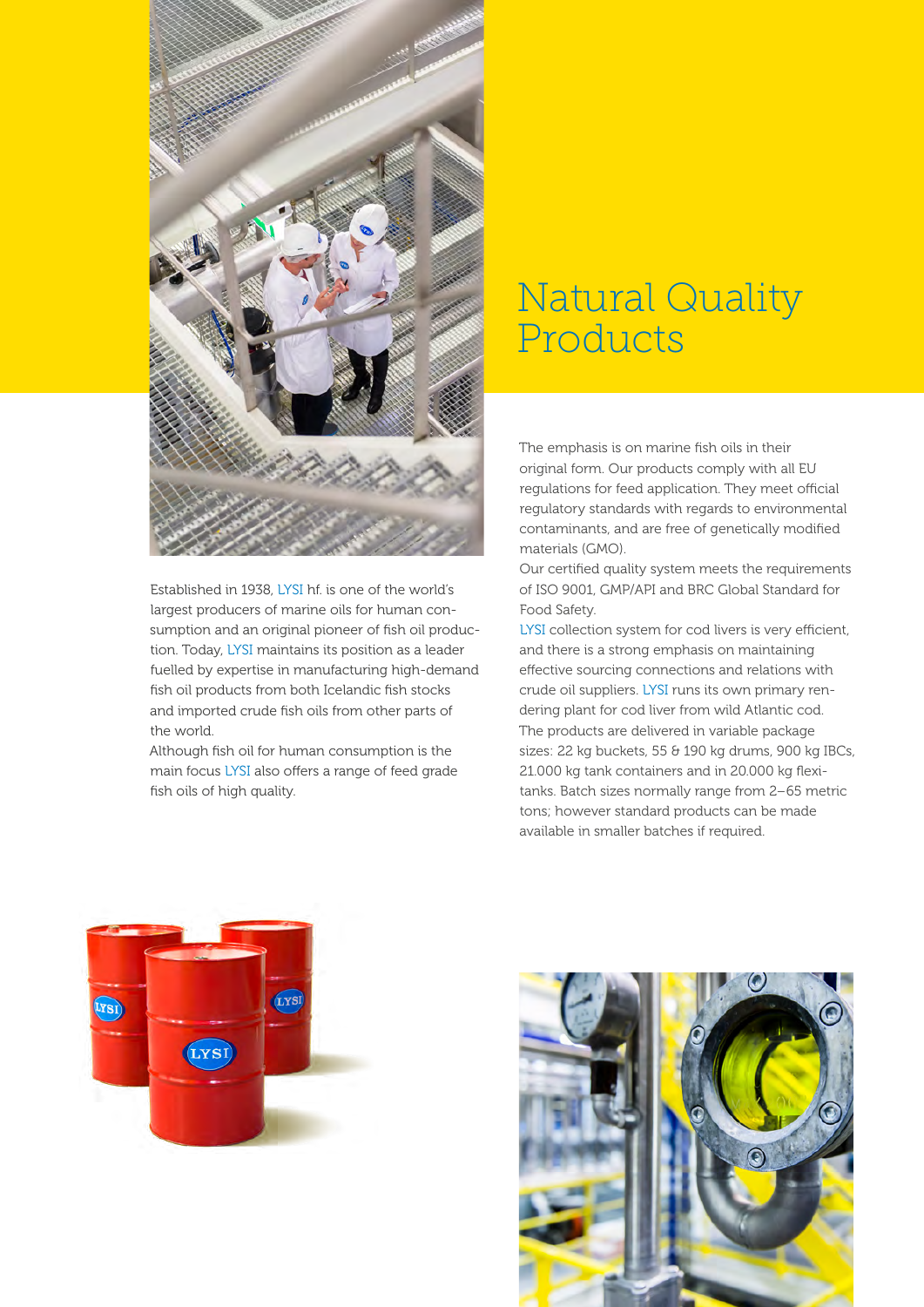

## The Processes

### Essential Supplements

All the feed grade oils are neutralised and bleached but can also be winterised and/or deodorised, depending on the customers requirements. An overview of the processing steps:

#### • Neutralisation

The oil is neutralised by removing free fatty acids using caustic soda.

#### • Bleaching

Pigments and contaminants are removed by the use of adsorbents such as bleaching earth and activated carbon.

#### **• Winterisation**

High melting triglycerides are removed by cooling the oil and filtering off the solid fraction.

#### • Deodorisation

Volatile components are removed with steam injection under high vacuum and elevated temperature.



LYSI offers a wide range of marine lipids with variable levels of EPA/DHA omega-3 fatty acids, such as Cod Liver Oil, Cod Oil, Omega-3 Fish Oil and Salmon Oil.

Not only are the vitamins essential, the benefits of the omega-3 fatty acids for pets and other animals are also unquestionable. These nutrients are needed by animals as well as humans. Icelandic farmers are very well aware of the wholesome properties of fish oil. They have been giving their cattle and sheep cod liver oil for decades in order to improve their general health and fertility. Many Icelandic horse owners give their horses fish oil during the active period from January to April when horses are kept indoors. Owners of horses, dogs and cats claim fish oil is good for the fur/ skin of their pets and can be of help in alleviating skin problems. Due to their anti-inflammatory properties, the omega-3 fatty acids support joint health.

- Cod Liver Oil is obtained from the liver of cod. It is the traditional liver oil, rich in vitamins A and D and provides both the benefits of vitamins and the omega-3 fatty acids. Cod Liver Oil is fully refined with only a slight fishy odour.
- Cod Oil is fish body oil, obtained from codfishes, such as blue whiting. Like Cod Liver Oil it is rich in omega-3 and vitamins A and D.
- **Omega-3 Fish Oil is made from anchovy and** sardine. It has a very high level of omega-3, but does not contain vitamins.
- Salmon Oil is derived from farmed salmon. It contains omega-3, but no vitamins.

The oils are refined under ideal conditions in LYSI's refinery in Iceland, thereby meeting European legislation for feed.

Products can be tailor-made according to customer requirements, by blending different oils and/or adding vitamins, antioxidants and flavour.